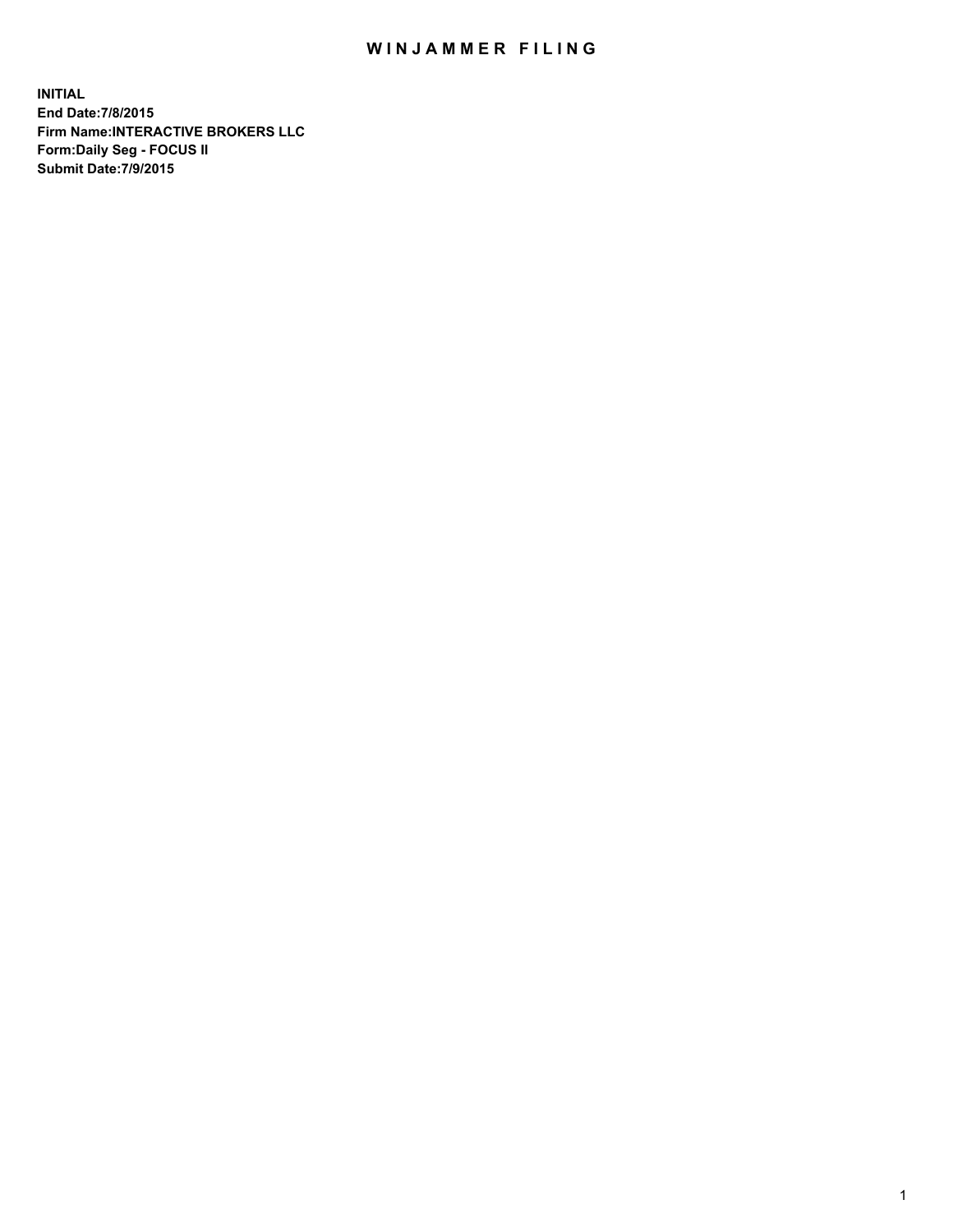## **INITIAL End Date:7/8/2015 Firm Name:INTERACTIVE BROKERS LLC Form:Daily Seg - FOCUS II Submit Date:7/9/2015 Daily Segregation - Cover Page**

| Name of Company<br><b>Contact Name</b><br><b>Contact Phone Number</b><br><b>Contact Email Address</b>                                                                                                                                                                                                                          | <b>INTERACTIVE BROKERS LLC</b><br><b>Michael Ellman</b><br>203-422-8926<br>mellman@interactivebrokers.co<br>$m$ |
|--------------------------------------------------------------------------------------------------------------------------------------------------------------------------------------------------------------------------------------------------------------------------------------------------------------------------------|-----------------------------------------------------------------------------------------------------------------|
| FCM's Customer Segregated Funds Residual Interest Target (choose one):<br>a. Minimum dollar amount: ; or<br>b. Minimum percentage of customer segregated funds required:% ; or<br>c. Dollar amount range between: and; or<br>d. Percentage range of customer segregated funds required between:% and%.                         | $\overline{\mathbf{0}}$<br>0<br>155,000,000 245,000,000<br>0 <sub>0</sub>                                       |
| FCM's Customer Secured Amount Funds Residual Interest Target (choose one):<br>a. Minimum dollar amount: ; or<br>b. Minimum percentage of customer secured funds required:%; or<br>c. Dollar amount range between: and; or<br>d. Percentage range of customer secured funds required between: % and %.                          | $\underline{\mathbf{0}}$<br>0<br>80,000,000 120,000,000<br>0 <sub>0</sub>                                       |
| FCM's Cleared Swaps Customer Collateral Residual Interest Target (choose one):<br>a. Minimum dollar amount: ; or<br>b. Minimum percentage of cleared swaps customer collateral required:% ; or<br>c. Dollar amount range between: and; or<br>d. Percentage range of cleared swaps customer collateral required between:% and%. | $\overline{\mathbf{0}}$<br>$\overline{\mathbf{0}}$<br>0 <sub>0</sub><br>0 <sup>0</sup>                          |

Attach supporting documents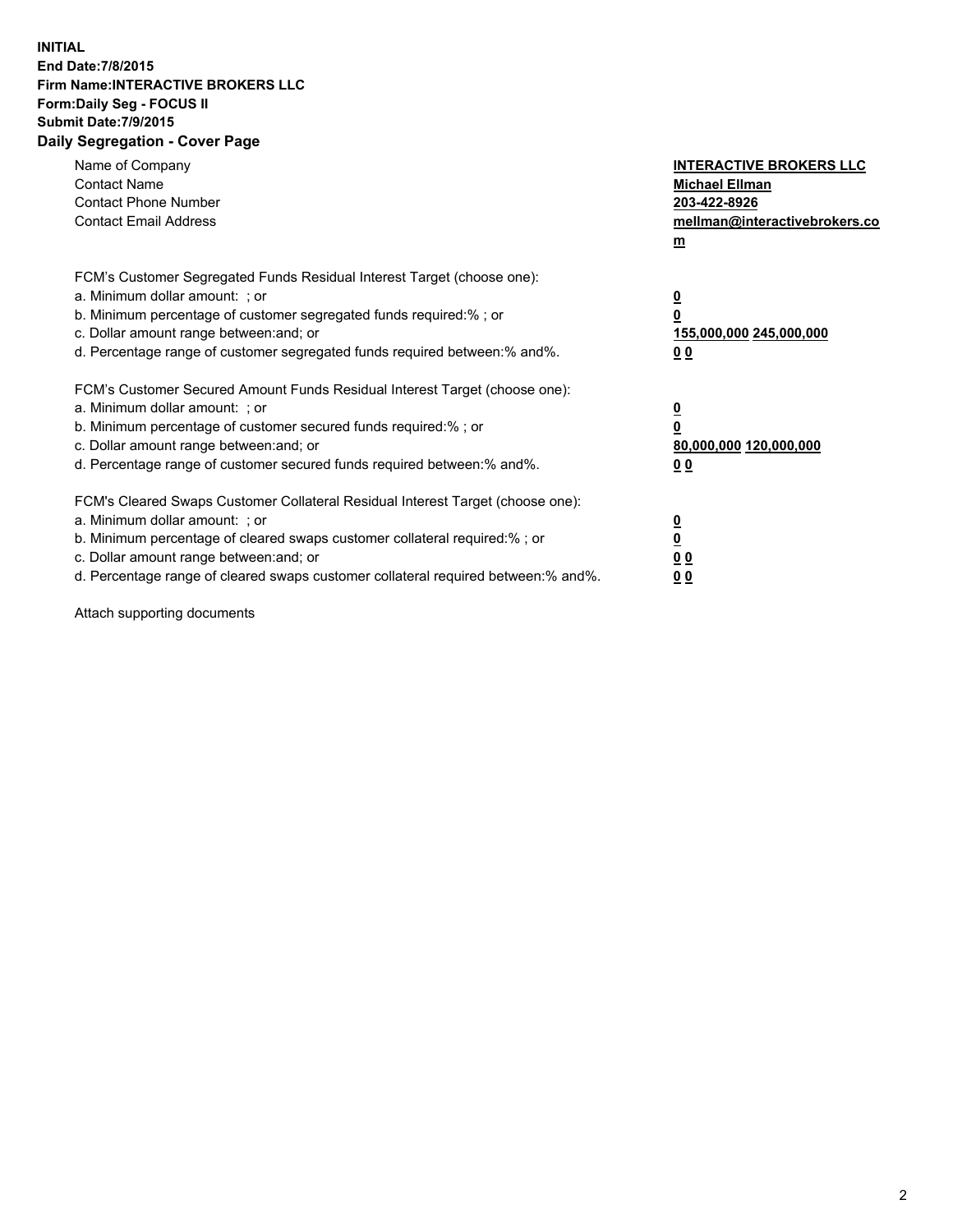## **INITIAL End Date:7/8/2015 Firm Name:INTERACTIVE BROKERS LLC Form:Daily Seg - FOCUS II Submit Date:7/9/2015 Daily Segregation - Secured Amounts**

|     | Foreign Futures and Foreign Options Secured Amounts                                         |                                   |
|-----|---------------------------------------------------------------------------------------------|-----------------------------------|
|     | Amount required to be set aside pursuant to law, rule or regulation of a foreign            | $0$ [7305]                        |
|     | government or a rule of a self-regulatory organization authorized thereunder                |                                   |
| 1.  | Net ledger balance - Foreign Futures and Foreign Option Trading - All Customers             |                                   |
|     | A. Cash                                                                                     | 488,672,492 [7315]                |
|     | B. Securities (at market)                                                                   | $0$ [7317]                        |
| 2.  | Net unrealized profit (loss) in open futures contracts traded on a foreign board of trade   | -36,428,733 [7325]                |
| 3.  | Exchange traded options                                                                     |                                   |
|     | a. Market value of open option contracts purchased on a foreign board of trade              | 82,731 [7335]                     |
|     | b. Market value of open contracts granted (sold) on a foreign board of trade                | -173,615 [7337]                   |
| 4.  |                                                                                             |                                   |
| 5.  | Net equity (deficit) (add lines 1. 2. and 3.)                                               | 452,152,875 [7345]                |
|     | Account liquidating to a deficit and account with a debit balances - gross amount           | 172,121 [7351]                    |
|     | Less: amount offset by customer owned securities                                            | 0 [7352] 172,121 [7354]           |
| 6.  | Amount required to be set aside as the secured amount - Net Liquidating Equity              | 452,324,996 [7355]                |
|     | Method (add lines 4 and 5)                                                                  |                                   |
| 7.  | Greater of amount required to be set aside pursuant to foreign jurisdiction (above) or line | 452,324,996 [7360]                |
|     | 6.                                                                                          |                                   |
|     | FUNDS DEPOSITED IN SEPARATE REGULATION 30.7 ACCOUNTS                                        |                                   |
| 1.  | Cash in banks                                                                               |                                   |
|     | A. Banks located in the United States                                                       | $Q$ [7500]                        |
|     | B. Other banks qualified under Regulation 30.7                                              | 0 [7520] 0 [7530]                 |
| 2.  | Securities                                                                                  |                                   |
|     | A. In safekeeping with banks located in the United States                                   | 514,284,395 [7540]                |
|     | B. In safekeeping with other banks qualified under Regulation 30.7                          | 0 [7560] 514,284,395 [7570]       |
| 3.  | Equities with registered futures commission merchants                                       |                                   |
|     | A. Cash                                                                                     | $0$ [7580]                        |
|     | <b>B.</b> Securities                                                                        | $0$ [7590]                        |
|     | C. Unrealized gain (loss) on open futures contracts                                         | $0$ [7600]                        |
|     | D. Value of long option contracts                                                           | $0$ [7610]                        |
|     | E. Value of short option contracts                                                          | 0 [7615] 0 [7620]                 |
| 4.  | Amounts held by clearing organizations of foreign boards of trade                           |                                   |
|     | A. Cash                                                                                     | $Q$ [7640]                        |
|     | <b>B.</b> Securities                                                                        | $0$ [7650]                        |
|     | C. Amount due to (from) clearing organization - daily variation                             | $0$ [7660]                        |
|     | D. Value of long option contracts                                                           | $0$ [7670]                        |
|     | E. Value of short option contracts                                                          | 0 [7675] 0 [7680]                 |
| 5.  | Amounts held by members of foreign boards of trade                                          |                                   |
|     | A. Cash                                                                                     | 103,995,495 [7700]                |
|     | <b>B.</b> Securities                                                                        | $0$ [7710]                        |
|     | C. Unrealized gain (loss) on open futures contracts                                         | -23,145,669 [7720]                |
|     | D. Value of long option contracts                                                           | 82,735 [7730]                     |
|     | E. Value of short option contracts                                                          | -173,610 [7735] 80,758,951 [7740] |
| 6.  | Amounts with other depositories designated by a foreign board of trade                      | $0$ [7760]                        |
| 7.  | Segregated funds on hand                                                                    | $0$ [7765]                        |
| 8.  | Total funds in separate section 30.7 accounts                                               | 595,043,346 [7770]                |
| 9.  | Excess (deficiency) Set Aside for Secured Amount (subtract line 7 Secured Statement         | 142,718,350 [7380]                |
|     | Page 1 from Line 8)                                                                         |                                   |
| 10. | Management Target Amount for Excess funds in separate section 30.7 accounts                 | 80,000,000 [7780]                 |
| 11. | Excess (deficiency) funds in separate 30.7 accounts over (under) Management Target          | 62,718,350 [7785]                 |
|     |                                                                                             |                                   |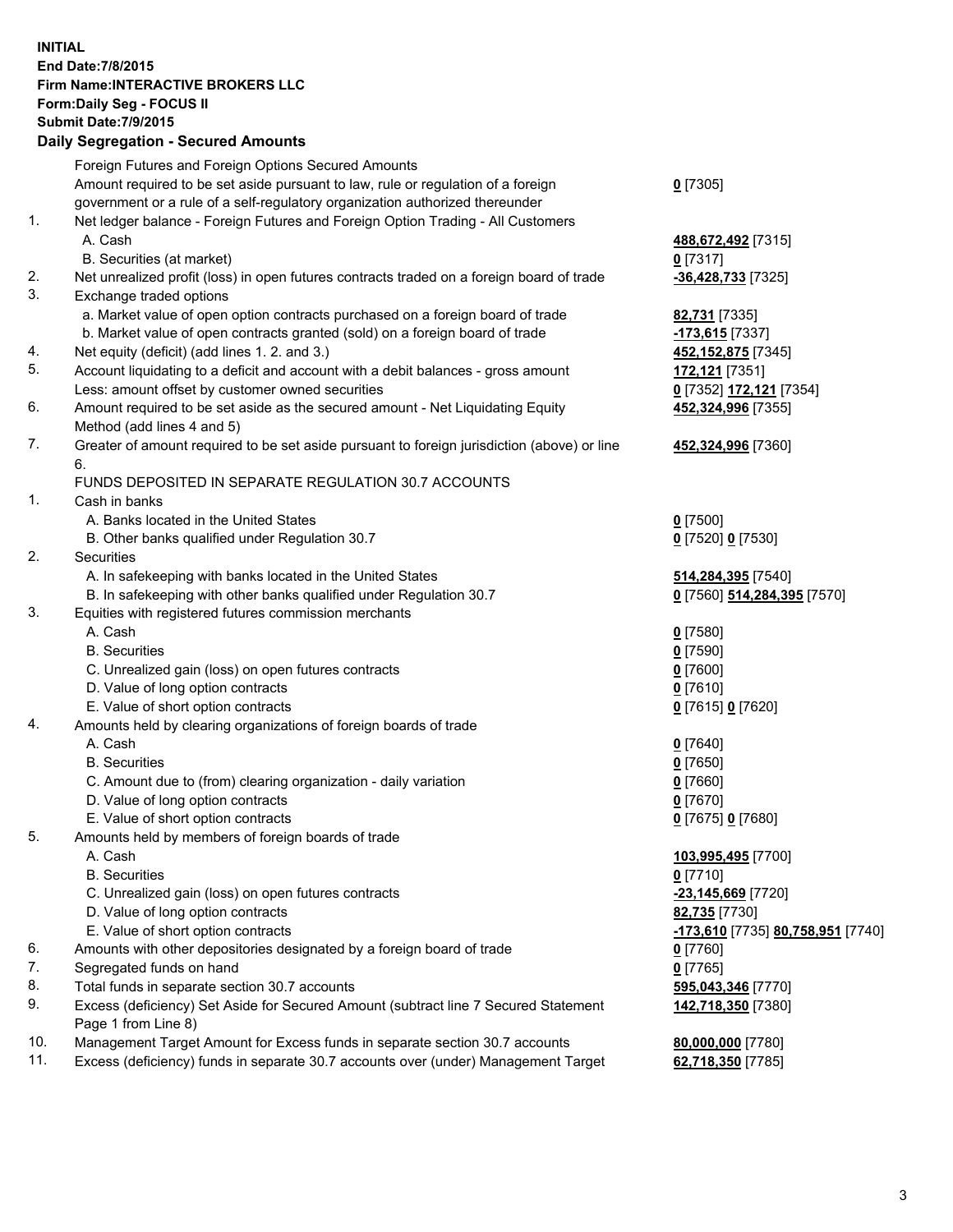**INITIAL End Date:7/8/2015 Firm Name:INTERACTIVE BROKERS LLC Form:Daily Seg - FOCUS II Submit Date:7/9/2015 Daily Segregation - Segregation Statement** SEGREGATION REQUIREMENTS(Section 4d(2) of the CEAct) 1. Net ledger balance A. Cash **2,609,120,620** [7010] B. Securities (at market) **0** [7020] 2. Net unrealized profit (loss) in open futures contracts traded on a contract market **-3,869,615** [7030] 3. Exchange traded options A. Add market value of open option contracts purchased on a contract market **89,683,363** [7032] B. Deduct market value of open option contracts granted (sold) on a contract market **-182,117,031** [7033] 4. Net equity (deficit) (add lines 1, 2 and 3) **2,512,817,337** [7040] 5. Accounts liquidating to a deficit and accounts with debit balances - gross amount **421,155** [7045] Less: amount offset by customer securities **0** [7047] **421,155** [7050] 6. Amount required to be segregated (add lines 4 and 5) **2,513,238,492** [7060] FUNDS IN SEGREGATED ACCOUNTS 7. Deposited in segregated funds bank accounts A. Cash **468,814,217** [7070] B. Securities representing investments of customers' funds (at market) **1,350,705,914** [7080] C. Securities held for particular customers or option customers in lieu of cash (at market) **0** [7090] 8. Margins on deposit with derivatives clearing organizations of contract markets A. Cash **10,690,044** [7100] B. Securities representing investments of customers' funds (at market) **94,176,340** [7110] C. Securities held for particular customers or option customers in lieu of cash (at market) **0** [7120] 9. Net settlement from (to) derivatives clearing organizations of contract markets **-738,489** [7130] 10. Exchange traded options A. Value of open long option contracts **1,125,499** [7132] B. Value of open short option contracts **-3,589,758** [7133] 11. Net equities with other FCMs A. Net liquidating equity **-80,479,161** [7140] B. Securities representing investments of customers' funds (at market) **883,323,829** [7160] C. Securities held for particular customers or option customers in lieu of cash (at market) **0** [7170] 12. Segregated funds on hand **0** [7150] 13. Total amount in segregation (add lines 7 through 12) **2,724,028,435** [7180] 14. Excess (deficiency) funds in segregation (subtract line 6 from line 13) **210,789,943** [7190] 15. Management Target Amount for Excess funds in segregation **155,000,000** [7194]

16. Excess (deficiency) funds in segregation over (under) Management Target Amount Excess

**55,789,943** [7198]